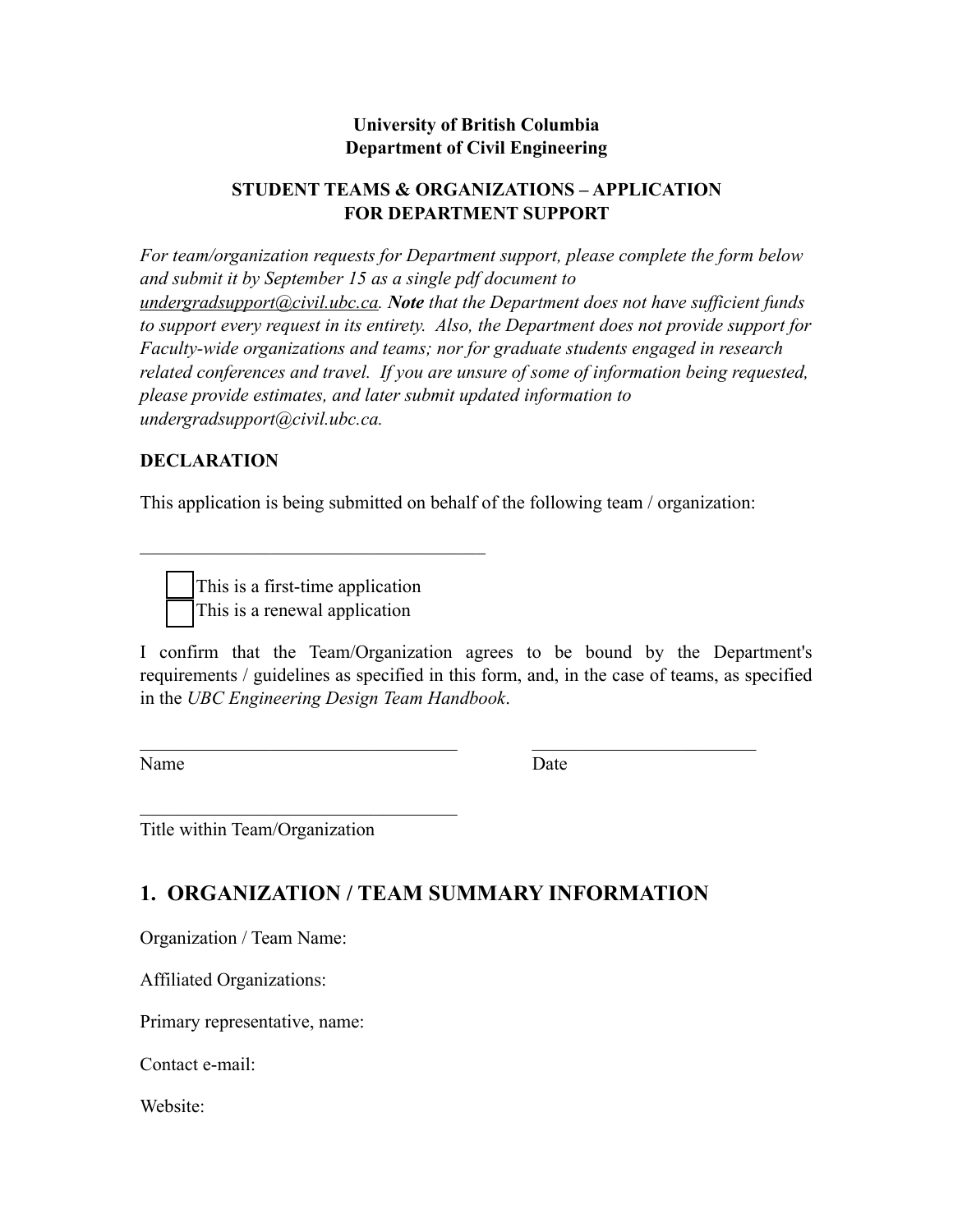CIVL Faculty Advisor (if any):

#### **2. EVENT SUMMARY INFORMATION**

*If relevant, please provide summary information on the event (competition, conference, field trip) for which support is being requested.* 

Event Name:

Affiliated Organizations:

Website:

Summary description:

Dates:

Location:

Approx. no. of UBC students participating:

Approx. no. of students / delegates attending overall:

*Note that, if some students are expected to be away from classes because of team activity, please separately provide a list of dates and student names by September 15 to [undergradsupport@civil.ubc.ca](mailto:undergradsupport@civil.ubc.ca). This information need only be approximate, and may be updated when confirmed.* 

### **3. MEMBERSHIP / PARTICIPANT INFORMATION**

*In one table, please provide the following information as may be relevant. [The Civil Club and CEGSS need only provide leadership information.]* 

- **Leadership** *[names, positions, and year level (undergraduate) or program (graduate) of the executive or leadership; teams should include a chair, a treasurer and a safety officer]:*
- **Continuing members**: *[names and year level (undergraduate) / program (graduate) of continuing members]:*
- **New members** *[names and year level (undergraduate) / program (graduate) of new members]:*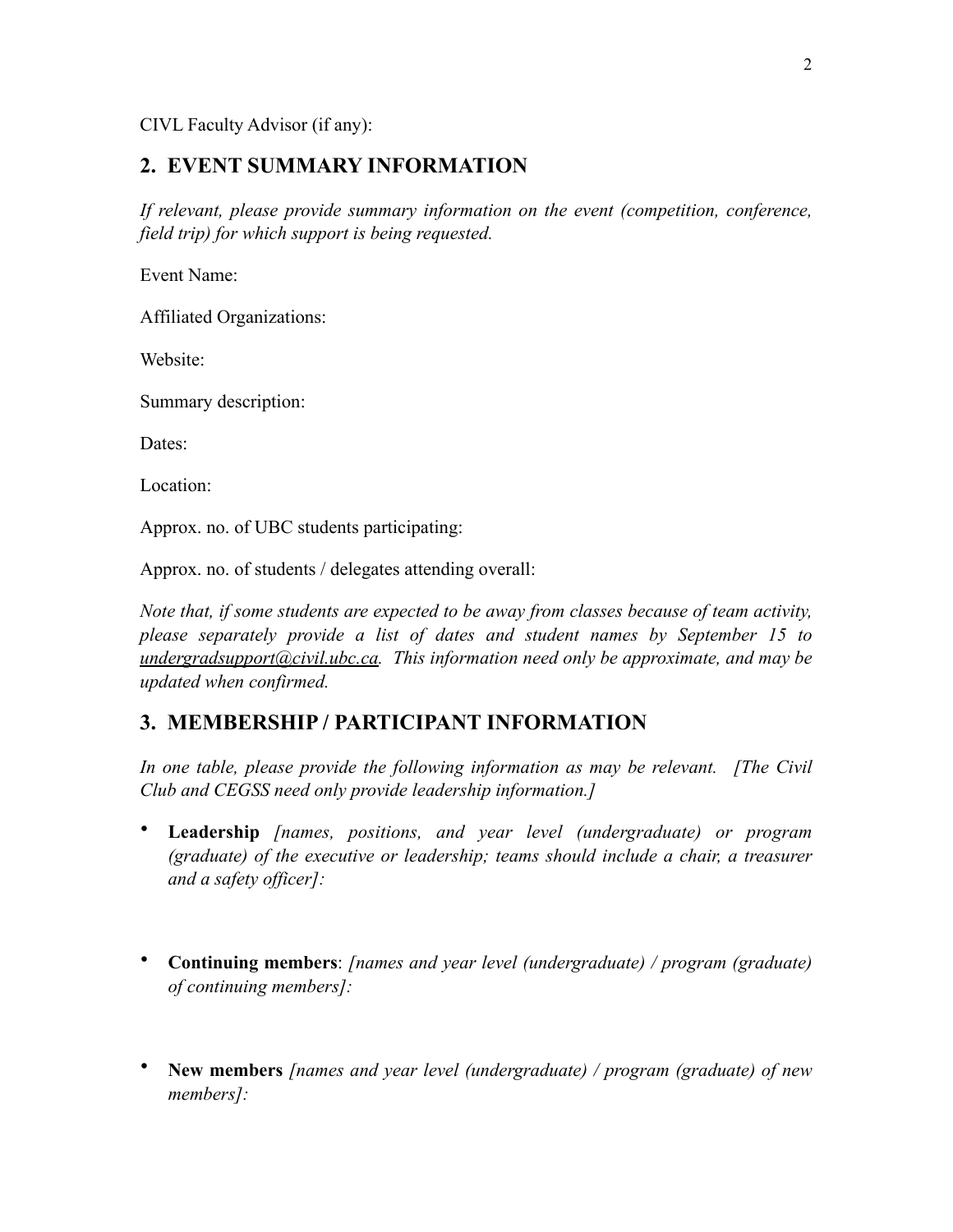• **Prospective members** [*expected number of additional members to be recruited this year]):* 

# **4. SUPPORT REQUEST**

*Please detail everything you are requesting from the Department under the headings below.* 

*Please note: the CIVL Club should exclude any specific events that are undertaken in collaboration with the Department Head, and should seek funding for those events from the Head directly.* 

**Funding**. *Please provide a budget table for the year commencing September 1. [Note that the fiscal year for your activities is considered to be Sep 1 – Aug 31.] The table should include the following:* 

- *A list of revenues items, including support requested from the Department and from all other sources, as well as the total revenues*
- *A list of projected expenses, under different categories such as travel, supplies, fees, …, as well as the total expenses*
- *Prior-year carry-forward if any*
- *Projected carry-forward = prior year carry forward + revenues expenses [the projected carry-forward should be close to \$0]*

*Note that support provided at no charge, such as technician time, should not be included in the budget.* 

*Funding Arrangements*. Please confirm the form of funding to be provided:

Department payment to AMS – applies to CIVL Club only

External Account (i.e. cheque issued to group) – applies to CEGSS and BCWAA only

⬜ CIVL P/G (i.e. account held within CIVL; individual expenses, with receipts, are brought to the Department for reimbursement) – applies to all other teams / organizations

**Space**. *Please confirm one of the following:*

⬜ No request for space ⬜ Request to retain current space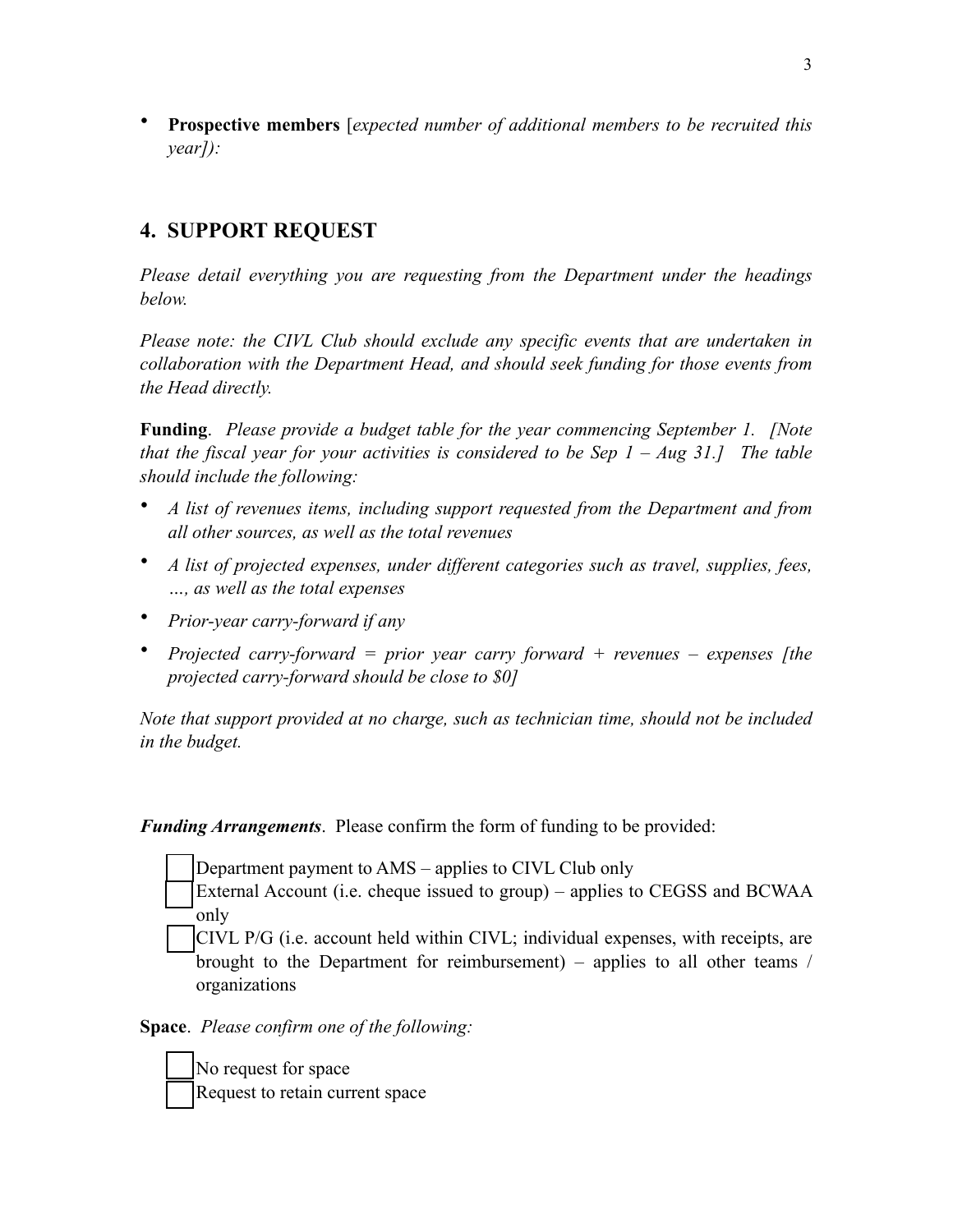Request to retain current space but shared with another new or existing group ⬜ Request for new space

*If appropriate, please summarize the specific space that is referred to or that is being requested.* 

**Technician Time**. *Please provide an estimate of the number of hours of technician time required, including consultation time, and the times in the year that this is anticipated. [Please note specific requests for technician time must be directed at the time to Harald Schrempp; available time is subject to workloads in the shop.]*

**Department Van**. *Please indicate whether use of the Department van is requested. If so, please provide an estimate of the number of occasions and durations being requested. [Specific bookings need to be made at the time via the CIVL Front Desk.]*

**Ad-Hoc Room Bookings**. *Please do NOT include requests for ad-hoc room bookings for events. Instead, please contact [undergradsupport@civil.ubc.ca](mailto:undergradsupport@civil.ubc.ca) to make such requests as may be needed.*

## **5. PRIOR YEAR REPORT**

If you obtained Department support in the previous year, please provide a summary report of the prior year activities under the following headings:

**Summary Accomplishments**. *Please provide a high-level summary of milestones, events and activities and their corresponding dates.*

**Prior-Year Budget vs. Actuals**. *Please provide a table using the format corresponding to the budget table requested in Section 4, but with budget vs. actual in adjacent columns.* 

## **6. POLICIES AND PLANS**

*[This section should be no more than 2 pages, exclusive of an appended safety plan if needed.]*